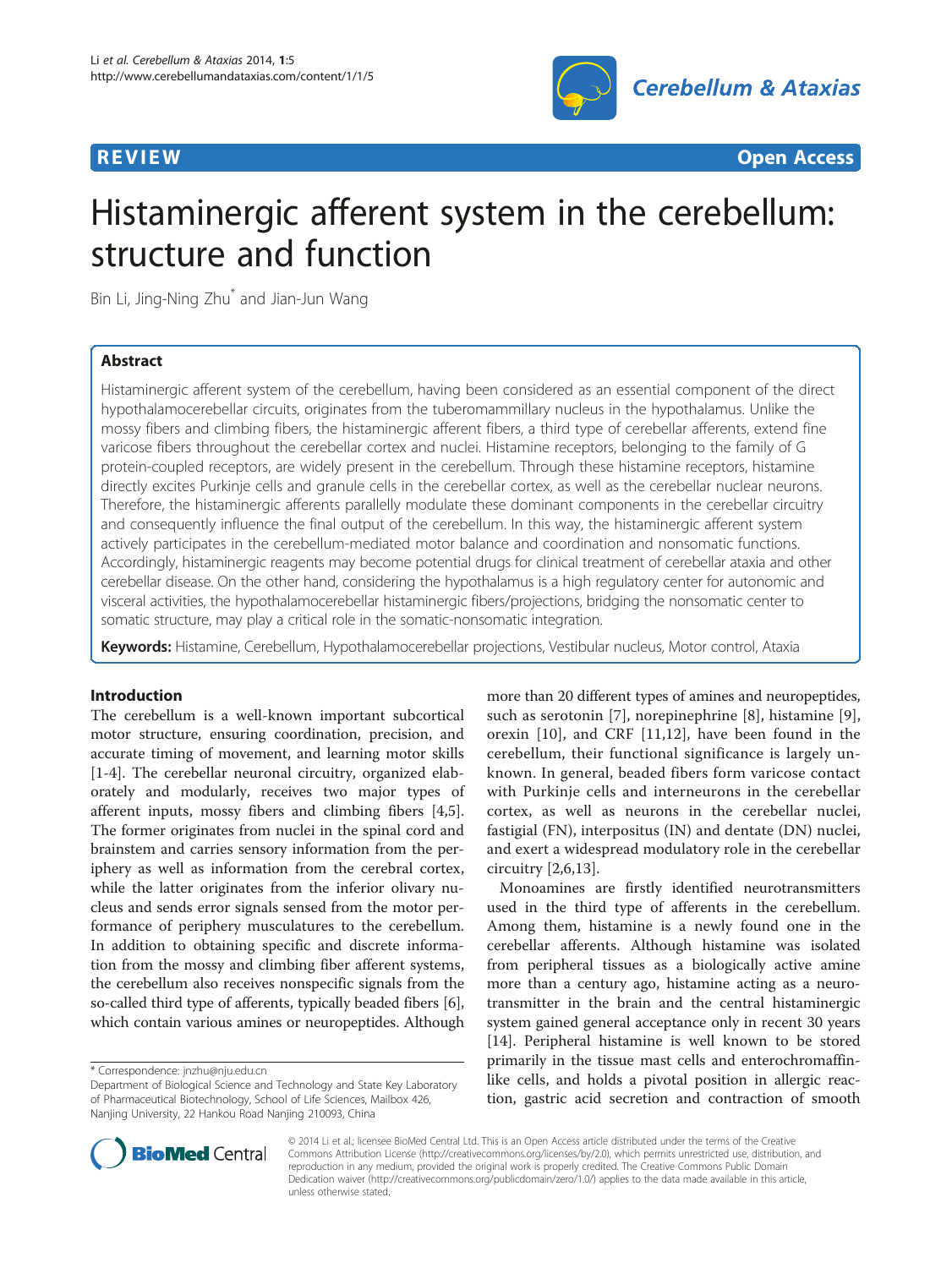muscle tissues of the lungs, whereas central histamine tends to be considered as a "modulator for whole brain activity" [\[14](#page-6-0)-[17](#page-6-0)]. In the cerebellum, different from serotoninergic and norepinephrinergic afferents arising from the brainstem [[6,13](#page-6-0)], histaminergic fibers originate from the hypothalamus, a higher center for nonsomatic visceral and autonomic regulation [[15,16](#page-6-0)]. In 1984, the direct hypothalamocerebellar projections were first definitively presented by Dietrichs [[18\]](#page-6-0) in his pioneering study on cats. A subsequent series of neuroanatomical investigations from Haines, Dietrichs, and other colleagues [[19,20](#page-6-0)] on various mammals and nonmammalian vertebrates further substantiated the direct bidirectional connections between the cerebellum and the hypothalamus, the cerebellar-hypothalamic circuits. Since the cerebellarhypothalamic circuits extensively exist and appear to be stronger in species ascending the phylogenetic scale, the connections may be phylogenetically old pathways [[19](#page-6-0)]. The neurotransmitters in the hypothalamocerebellar projections have not been well known so far, however, a growing body of data has provided strong evidence that histamine is a potential candidate and plays an important functional role in modulating activity of the cerebellar circuitry. In this review, the structure and function of hypothalamic histaminergic projections in the cerebellum are summarized and discussed.

## Review

#### Origination of histaminergic afferents in the cerebellum

In the cerebellar-hypothalamic circuits, the direct hypothalamocerebellar projections arise from widespread nuclei/ regions in the hypothalamus, including the lateral, posterior, and dorsal hypothalamic areas, the dorsomedial and ventromedial nuclei, the periventricular zone/nucleus, the lateral mammillary and supramammillary nuclei, as well as the tuberomammillary (TMN) nucleus [\[17,19](#page-6-0)]. Using an immunofluorescence technique, Ericson et al. [\[21](#page-6-0)] demonstrated Fast Blue-labeled L-histidine containing neurons in the TMN after cerebellar injections. In fact, series of studies have ascertained that the TMN is not only the origination of hypothalamocerebellar histaminergic afferents (Figure [1](#page-2-0)), but also the specific sole region of origin for the whole central histaminergic system in the brain [\[14,16\]](#page-6-0).

The TMN is a small nucleus located in the posterior hypothalamus. The histaminergic neurons in the TMN mostly have large somata (20–30 μm diameters) with resting potential of about −50 mV. These neurons are spontaneously active with slow regular firing rate at 1– 4 Hz and mean mid-amplitude duration of action potential at 1–3 ms [[22](#page-6-0)]. Although hyperpolarization-activated cyclic nucleotide-gated (HCN) channels are expressed in histaminergic neurons, they are not responsible for maintaining the neuronal spontaneous activity as a pacemaker. A complex mechanism involving Na<sup>+</sup>, K<sup>+</sup> and

 $Ca<sup>2+</sup>$  conductances contributes to the pacemaker properties [\[14-16](#page-6-0)]. Importantly, the firing rate and pattern of histaminergic neurons varies in different behavioral states, with a ratio of 1.5 between firing rates of histaminergic neurons in active and quiet waking in the cat [\[23,24](#page-6-0)], suggesting the central histaminergic system is closely related to not only wakefulness but also movement.

#### Innervation of histaminergic afferents in the cerebellum

By means of immunocytochemistry using anti-histidine decarboxylase (HDC, the enzyme catalyzing the reaction that produces histamine) antibody or antiserum against histamine, the detailed distribution of histaminergic fibers in the cerebellum has been successively examined in the guinea pig, rat, tree shrew, and human [[9,25-27](#page-6-0)]. In the rat cerebellum, HDC-immunoreactive fibers are scattered in all three cerebellar cortical layers, the molecular, Purkinje, and granular layers, rather than concentrated in any specific region [[25](#page-6-0)]. However, other studies did not find any histaminergic afferents in rat cerebellum [[28](#page-6-0)] or very low density in the cerebellar cortex [[29](#page-6-0)]. Similar to those in the rat, the histaminergic fibers are sparsely distributed in all cortical layers in the guinea pig cerebellum, with more denser fiber networks in the vermis and flocculus and less fiber density in the cerebellar nuclei [[26](#page-6-0)]. However, more histamine-immunoreactive fibers innervate cerebellar nuclei in the tree shrew [\[27\]](#page-6-0). In human cerebellar samples, a moderate density of histaminergic afferents has also been observed in the molecular layer, and more fibers have been seen in the granular cell layer. Additionally, these fibers run parallelly to the Purkinje cell layer after traversing it perpendicularly [\[9](#page-6-0)].

The histaminergic fibers share many morphological similarities, including distribution, orientation, branching patterns, and ending sites, with the serotoninergic, noradrenergic and neuropeptidergic axons in the cerebellar cortex (Figure [1\)](#page-2-0). On the basis of these structural properties, the histaminergic afferent fibers in the cerebellar cortex are considered to be classified as multilayered fibers. Furthermore, the most endings of histaminergic fibers do not make typical synaptic specializations but form varicosities. The varicose rather than synaptic contact pattern, together with the dispersive innervation of hypothalamic histaminergic afferents in the cerebellar cortex and nuclei, indicates an extensively modulatory role of histamine in the cerebellar circuitry.

In the TMN neurons, histamine is synthesized from L-histidine through oxidative decarboxylation by HDC. Then, histamine is stored in neuronal somata and especially in axon varicosities, where it is carried into vesicles through the vesicular monoamine transporter VMAT-2 and released in a calcium-dependent manner upon arrival of action potentials [[14](#page-6-0)]. In the targets, histamine is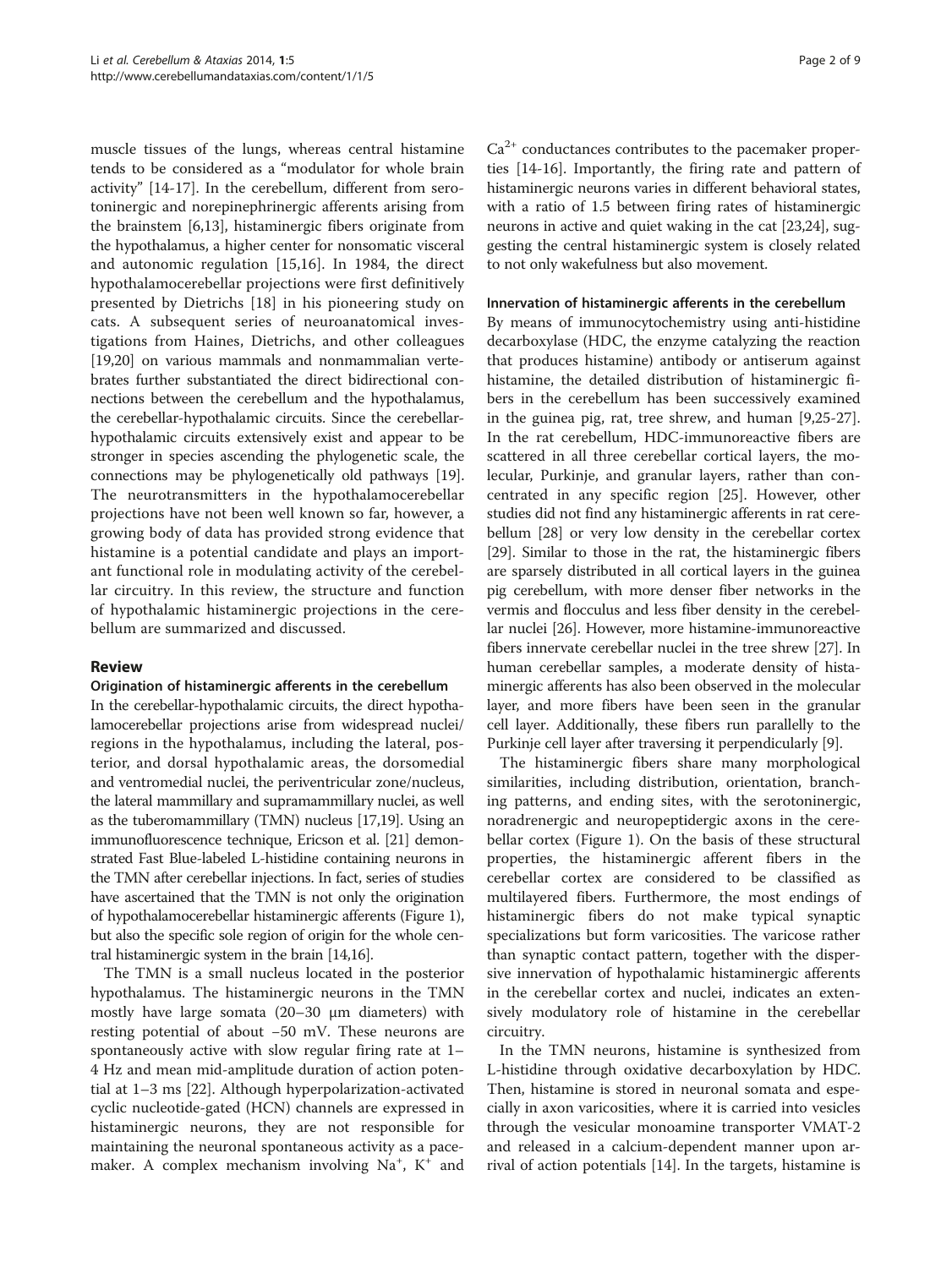<span id="page-2-0"></span>

inactivated through transfer of the methyl group from S-adenosylmethionine by histamine N-methyltransferase (HMT) or via oxidative deamination by diamine oxidase (DAO). However, HMT rather than DAO terminates histaminergic transmission in the cerebellum, since only HMT is expressed in the cerebellum [[30\]](#page-6-0). Inhibition of histamine methyltransferase enhance phosphoinositide turnover in the cerebellum [\[30](#page-6-0)], which is mediated by histamine H1 receptors.

# Expression and distribution of histamine receptors in the cerebellum

Up to date, four histamine receptors, H1-H4 receptors, have been cloned and identified, in which H1, H2 and H3 receptors are richly expressed in the central nervous system [[14](#page-6-0)-[16\]](#page-6-0). Although histamine H4 receptors are detected predominantly in the periphery, recent studies have also reported a functional expression of H4 receptors in human and rodent brain [[31-33\]](#page-6-0). All histamine receptors are metabotropic and belong to the rhodopsin-like family of G protein-coupled receptors [\[14-16\]](#page-6-0). Among them, histamine H1, H2 and H4 receptors are postsynaptic and mediate mostly excitatory responses, whereas H3 receptors mediate presynaptic inhibitory actions as auto- or hetero-receptors [[14](#page-6-0)-[16\]](#page-6-0). Owing to autoradiographic mapping, in situ hybridization and immunohistochemistry techniques, expression and distribution of histamine receptors in the cerebellum have been revealed. Accumulating evidence demonstrates that all histamine H1, H2, H3 and H4 receptors exist in the cerebellum with various species difference.

## H1 receptor

In situ hybridization studies have revealed that histamine H1 receptor mRNAs are expressed in granular layer and

Purkinje cells of the guinea pig cerebellum [\[34,35\]](#page-6-0). Using [<sup>3</sup>H]mepyramine or [<sup>125</sup>I]iodobolpyramine as sensitive probe, autoradiographic mapping results have showed a high density of H1 receptors in the molecular layer of the guinea pig cerebellum [[36,37\]](#page-6-0). Substantial levels of H1 receptors have also been observed in the cerebellum of cats and mice [\[38,39\]](#page-6-0). However, compared with the guinea pig, mouse and cat cerebellum, much lower level of H1 receptors are expressed in rat cerebellum [\[40](#page-6-0)].

## H2 receptor

Using  $[1^{25}$ I]iodoaminopotentidine for radioligand binding and a 33P-labelled complementary RNA probe for in situ hybridization, an autoradiographic study have demonstrated that histamine H2 receptor and its mRNAs distribute in the guinea pig cerebellum, especially in Purkinje cell and granular layers [\[41](#page-6-0)]. Nevertheless, in the rat brain, only low level of H2 receptor mRNA expression has been detected in the cerebellum by northern blot hybridization [[42\]](#page-6-0). Interestingly, in the mouse cerebellum, from developmental point of view, H2 receptor mRNA levels present an increased tendency with age [[43\]](#page-6-0). The expression and location of H2 receptors have also been observed in the dentate nucleus of human and monkey cerebellum [\[44\]](#page-6-0).

## H3 receptor

Histamine H3 receptor, located on the somata and axon terminals of histaminergic neurons, was identified as a presynaptic autoreceptor in the rat brain by Arrang et al. in 1983 [\[45\]](#page-6-0). Besides acting as a presynaptic autoreceptor to modulate histamine synthesis and release, H3 receptor can also exert as a presynaptic heteroreceptor to inhibit the release of various other neurotransmitters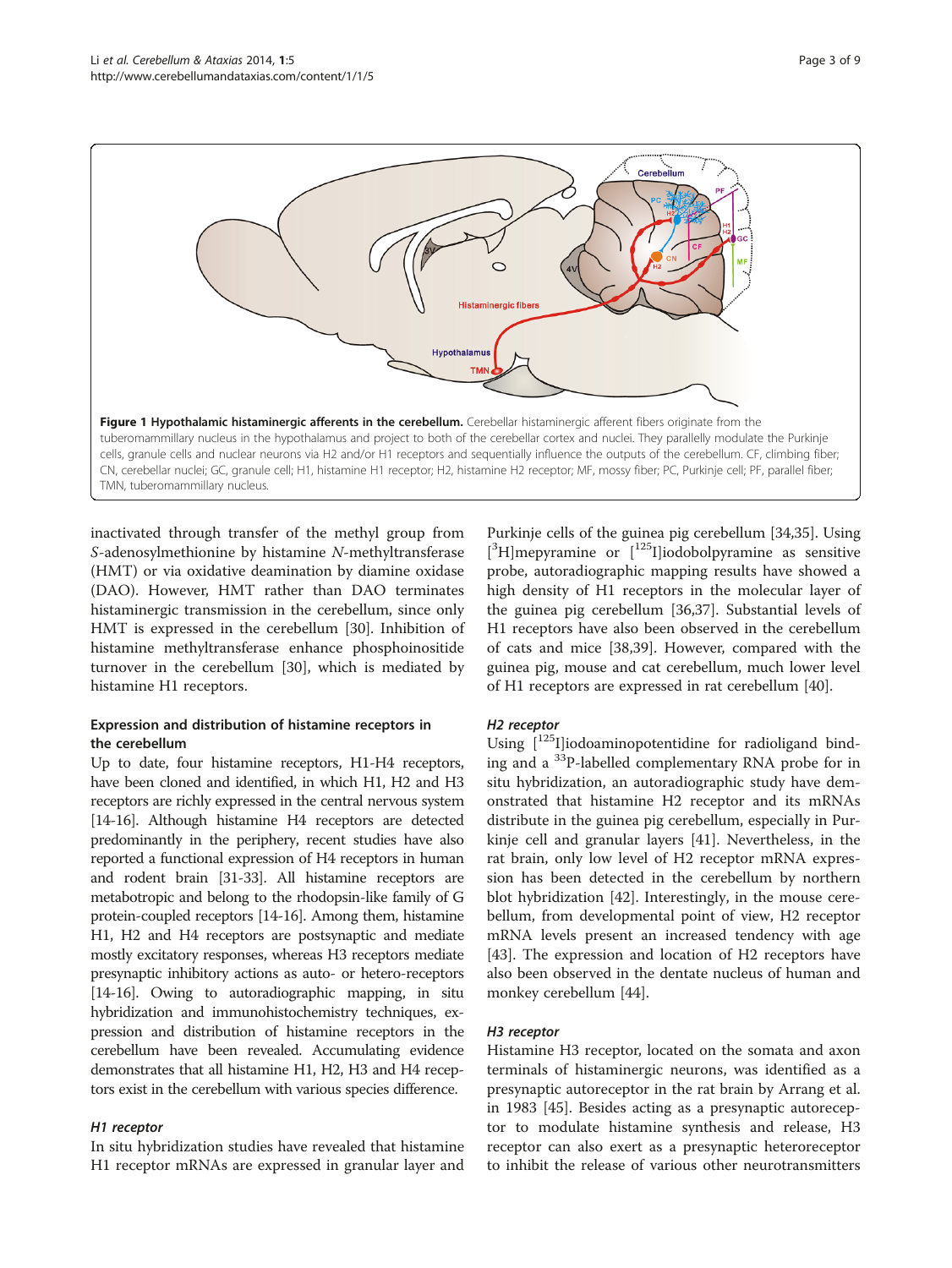[[46\]](#page-7-0), such as noradrenaline, acetylcholine, glutamate and GABA. The expression and distribution of H3 receptors in the cerebellum were observed in rodents, pigs and humans  $[47-49]$  $[47-49]$  $[47-49]$  $[47-49]$ . In rats, using a  $^{33}P$ -labelled riboprobe for in situ hybridization, a strong mRNA expression of H3 receptor, probably the shorter isoform [\[50\]](#page-7-0), was found in most Purkinje cells as well as in the cerebellar nuclei, including the FNs and INs [\[48\]](#page-7-0). But there was scarce or very low detectable binding of H3 receptors in the Purkinje cells indicated by R-[<sup>3</sup>H]α-methylhistamine or  $\lceil 1^{25}I \rceil$ iodoproxyfan for autoradiography  $\lceil 48, 49 \rceil$ , suggesting H3 receptors are expressed on efferent projections rather than somata or dendrites of the Purkinje cells in rats. Furthermore, immunohistochemical analysis using affinity-enhanced anti-H3 (349–358) antibodies demonstrated that high levels of H3 receptors were detected in Purkinje cell layer but low levels in granule layer of the mouse cerebellum [[47\]](#page-7-0), whereas high mRNA expression of the receptors was observed in the guinea pig [[51](#page-7-0)]. By PET, low binding of H3 receptors with  $\lceil {}^{11}C \rceil$ GSK189254 radioligand was also detected in human and pig cerebellum [[52,53\]](#page-7-0). These observations indicate that H3 receptor expression in the cerebellum varies among species.

# H4 receptor

H4 receptor, the newly identified histamine receptor, is expressed predominantly in peripheral tissues and cells, such as blood, lung, gut and liver [[14,](#page-6-0)[54\]](#page-7-0). However, the expression and localization of H4 receptor in the brain remain controversial in different reports [[32](#page-6-0)[,55,56](#page-7-0)]. By using RT-PCR technique, Nakamura et al. reported that expression of H4 receptor mRNAs was not detected in the brain [[55\]](#page-7-0). While, RT-PCR results from other laboratories demonstrated an expression and distribution of H4 receptor mRNAs in various brain regions, including high level expression in rat cerebellum [[32\]](#page-6-0) and mouse cerebellar granule layer [[31\]](#page-6-0), and low level in human cerebellum [\[56](#page-7-0)]. The exact expression and distribution of H4 receptors in the cerebellum still needs to be further studied.

## Histaminergic modulation on cerebellar neuronal activities

Innervation of hypothalamic histaminergic afferents on cerebellar cortex and nuclei and expression of histamine receptors in cerebellar neurons strongly suggest that histaminergic afferents may hold a key functional position in the cerebellar neuronal circuitry. In fact, a growing body of data has provided substantial evidence that histamine excites cerebellar neurons [[57-63\]](#page-7-0). Although the distribution of histaminergic afferents in the rat cerebellar cortex seem to be scattered or low, electrophysiological studies show substantial evidence that histamine increases neuronal activities in cerebellar cortical circuit in rats. In

1999, Li et al. first reported that histamine induced an excitation on rat cerebellar granule cells [[57](#page-7-0)], the interneurons relaying mossy fiber inputs via parallel fibers to Purkinje cells. In addition, histamine was found to excite Purkinje cells [\[63\]](#page-7-0), the principle neurons in cerebellar cortical circuit, as well as neurons in the cerebellar nuclei, including the FN [\[58,60\]](#page-7-0), IN [\[59\]](#page-7-0) and DN [\[62\]](#page-7-0). Interestingly, the effects of histamine on these cerebellar neurons are uniform postsynaptic excitation with various underlying receptor mechanisms (Figure [1](#page-2-0)). H2 receptors mediate the histamine-induced excitation on Purkinje cells and cerebellar nuclear neurons in rats [[58](#page-7-0)-[60,62,63\]](#page-7-0), whereas H1 and H2 receptors co-mediate the excitatory effect of histamine on granule cells with a predominant contribution of H1 receptors [[57](#page-7-0)]. Activation of H1 receptors in guinea pig cerebellum was also found to increase intracellular  $Ca<sup>2+</sup>$  concentration in Purkinje cells [\[64\]](#page-7-0). Although H3 and H4 receptors are expressed in the cerebellum, role of them in histaminergic modulation on cerebellar neurons remains largely unclear up to date. It is only reported that H3 receptors inhibit and H2 receptors facilitate noradrenaline release in the cerebellum in guinea pigs [\[65](#page-7-0)].

It has been well known that histamine H1 receptor is coupled to  $G<sub>q/11</sub>$  protein and phospholipase C (PLC), whereas  $G_s$  and protein kinase A underlies H2 receptor [[14-16](#page-6-0)]. Following H1 receptor activation in neurons in other brain areas, leak potassium channels are blocked, or  $Ca^{2+}$ -activated cation channels and/or Na<sup>+</sup>-Ca<sup>2+</sup> exchangers are activated [\[14-16\]](#page-6-0). On the other hand, activation of H2 receptors in dorsal lateral geniculate relay neurons and hippocampal pyramidal cells enhances the hyperpolarization-activated cation current  $(I_h)$  and/or in-hibits a calcium-activated potassium conductance [[14](#page-6-0)-[16](#page-6-0)]. The whole downstream signal transduction pathways of histamine receptors in different cerebellar cortical and nuclear neurons and the underlying ionic mechanisms have not yet been revealed.

On the other hand, histamine may influence cerebellar neuronal activity through its actions on the cerebellar glial cells. It is reported that H1, H2 and H3 receptors are all expressed in the cerebellar astrocytes [\[66,67\]](#page-7-0), including Bergmann glial cells [\[68](#page-7-0)]. And histamine elevates several biochemical properties of astrocytes in the cerebellum, such as the activities of ornithine decarboxylase and glutamine synthetase, and incorporation of [<sup>3</sup>H]thymidine into DNA, and thus regulates growth and development of astrocytes [\[69](#page-7-0)]. Moreover, by using fura-2-based  $Ca^{2+}$  imaging, histamine was found to induce calcium entry in rat cerebellar astrocytes [[70](#page-7-0)].

Intriguingly, besides cerebellar neurons, histamine also excites cerebellar target structures, in which vestibular nuclear complex in the brainstem plays a critical role in control of muscle tone and posture [[71](#page-7-0),[72](#page-7-0)]. The vestibular nuclear complex comprises four main nuclei, lateral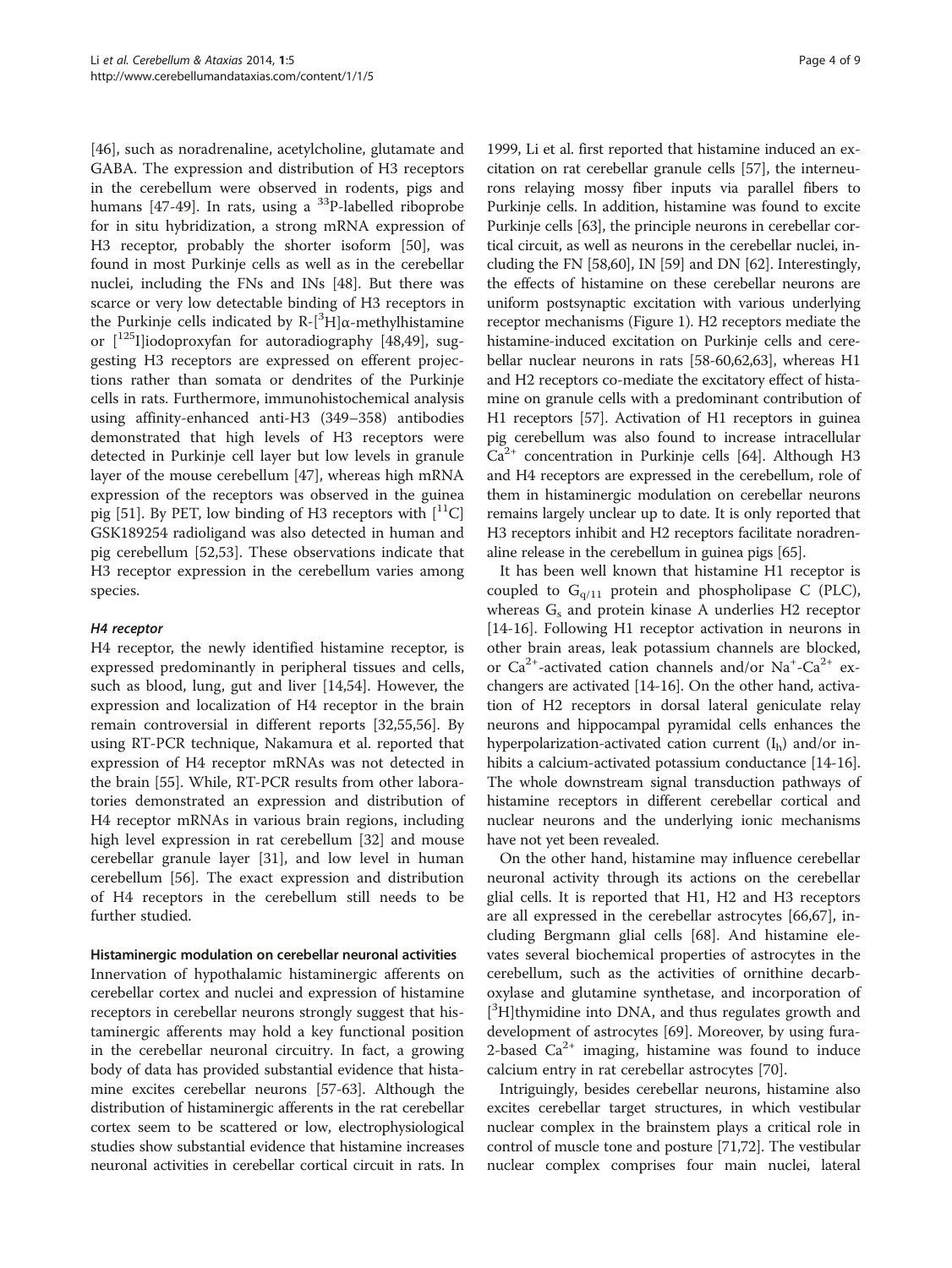(LVN), medial (MVN), inferior (IVN), and superior (SVN) vestibular nucleus. All of these four nuclei receive direct hypothalamic histaminergic innervations [\[73](#page-7-0)-[75\]](#page-7-0) and express histamine receptors [[41,](#page-6-0)[48,76,77\]](#page-7-0). In consistent with the effect of histamine on cerebellar neurons, histamine induces an excitatory response of the neurons in vestibular nuclei. Extracellular recordings and whole-cell patch-clamp recordings in vitro showed that histamine directly excited MVN, SVN, and IVN neurons via postsynaptic H1 and H2 receptors [\[78](#page-7-0)-[80\]](#page-7-0) and depolarized LVN neurons through H2 receptors [\[81\]](#page-7-0).  $Na^+$ -Ca<sup>2+</sup> exchangers coupled to H1 receptors and HCN channels linked to H2 receptors contribute to the histamine-induced depolarization on MVN neurons [[81,82](#page-7-0)]. Presynaptic H3 receptor also holds a key position in vestibular nuclear circuit [\[83,84](#page-7-0)] and even in vestibular compensation [[83-85\]](#page-7-0), however, its role in modulation of vestibular nuclear neuronal activity has not been reported.

It is noteworthy that the actions of histamine on cerebellar cortical and nuclear neurons as well as vestibular nuclear neurons are homogeneous excitation. Thus, the hypothalamic histaminergic afferent system acts to uniformly and parallelly excite components in the cerebellar circuitry as well as the cerebellar target structure, vestibular nuclear complex. Due to histaminergic varicose endings and histamine metabotropic receptors, the hypothalamic histaminergic afferent system may not transmit fast signals, but act as a biasing force to influence electrophysiological properties of cerebellar and vestibular neurons and hold their excitability and sensitivity at an appropriate level for responding to inputs coding changes in internal and external environments. In this way, the histaminergic afferent inputs may extensively modulate the sensorimotor integration in the cerebellar and vestibular circuits and sequentially influence cerebellar-related motor behaviors.

# Physiological function of histaminergic afferents in the cerebellar-related behaviors

The central histaminergic nervous system has been implicated in many nonsomatic basic physiological functions, such as sleep-waking cycle, energy and endocrine homeostasis, synaptic plasticity, and learning [\[14-16\]](#page-6-0). Recently, role of histamine and histaminergic system in somatic motor control receives increasing attention. Intraventricular administration of histamine produced a biphasic effect in spontaneous locomotor activity with an initial transient hypoactivity followed by hyperactivity [\[86,87\]](#page-7-0). Depletion of brain histamine or knockout of histamine receptors influenced motor behaviors [[88](#page-7-0)-[90](#page-7-0)]. The activity levels, such as wheel-running and spontaneous locomotion, in the HDC knock-out mice were lower than those in the wild types [[91](#page-7-0)]. Knockout of H1 receptors in mice altered ambulatory activity and reduced exploratory behavior [\[89](#page-7-0)]. The H3 receptor-deficient mice showed a decrease in overall locomotion, wheel-running behavior, and stereotypic

responses [\[90\]](#page-7-0). Interestingly, bilateral microinjection of histamine into the cerebellar FNs or INs, two final output nuclei of the spinocerebellum, does not influence overground locomotion in rats in an open field [\[58,61\]](#page-7-0). However, microinjection of histamine into the FNs and INs significantly lengthens the endurance time of rats on an accelerating rota-rod (Figure [2](#page-5-0)) and shortens the time that rats spend traversing a balance beam, which is mediated by H2 receptors [\[58,61\]](#page-7-0), indicating a promotion of histamine on cerebellum-mediated motor balance and motor coordination. Furthermore, microinjection of histamine into bilateral FNs narrowed stride width of footprint but did not influence wire suspension, whereas microinjection of histamine into bilateral INs increased stride length and promoted suspension [\[58\]](#page-7-0) (Figure [3\)](#page-5-0), suggesting that cerebellar histaminergic afferent system may precisely modulate trunk, proximal and distal muscles via biasing the FN and IN.

Besides somatic motor control, cerebellum also actively participates in many basic nonsomatic regulations and even high cognitive functions [\[17](#page-6-0)[,92](#page-8-0)]. Interestingly, recently, histamine has been found to be involved in the cerebellarmediated emotional memory consolidation. Microinjection of histamine into the cerebellar vermis impairs emotional memory consolidation in mice in the elevated plus-maze [[93](#page-8-0)]. The impairment is mediated by H1 rather than H2 receptors [[94\]](#page-8-0). However, via H2 receptors in the cerebellum, histamine enhances memory consolidation of inhibitory avoidance learning in mice [[95](#page-8-0)]. These results indicate that cerebellar histaminergic afferent system may be extensively involved in cerebellar physiological functions.

#### Histamine and cerebellar ataxia

Cerebellar ataxia, a form of ataxia associated with lesions to the cerebellum, is a complex motor disturbance that involves the planning and execution of movements and reduces movement accuracy and coordination [\[96\]](#page-8-0). Cerebellar ataxia presents with symptoms of an inability to coordinate balance, gait, extremity, and eye movements [[97](#page-8-0)]. Since histaminergic afferent system plays an important role in cerebellar functions, histaminergic reagents may become potential drugs for treatment of cerebellar ataxia. Betacerc (betahistidine, an antagonist for H3 receptor and a weak agonist for H1 receptor) ameliorates symptoms of static ataxy in patients with cerebellar ataxia [[98](#page-8-0)]. Ciproxifan, a potent H3 receptor antagonist, enhances MK-801 (dizocilpine, a non-competitive antagonist for NMDA receptor) produced ataxia and motor impairment [[99](#page-8-0)]. Cetirizine, selective H1 receptor antagonist, decreases the falling off latency from the rota-rod and potentiates the effects of ethanol-induced ataxia [\[100](#page-8-0)]. The reasons why betacerc and ciproxifan exert opposite effects on ataxias still needs further investigation, Betacerc is also a weak agonist for H1 receptors and different causes of ataxias may be account for it. Although these clinical and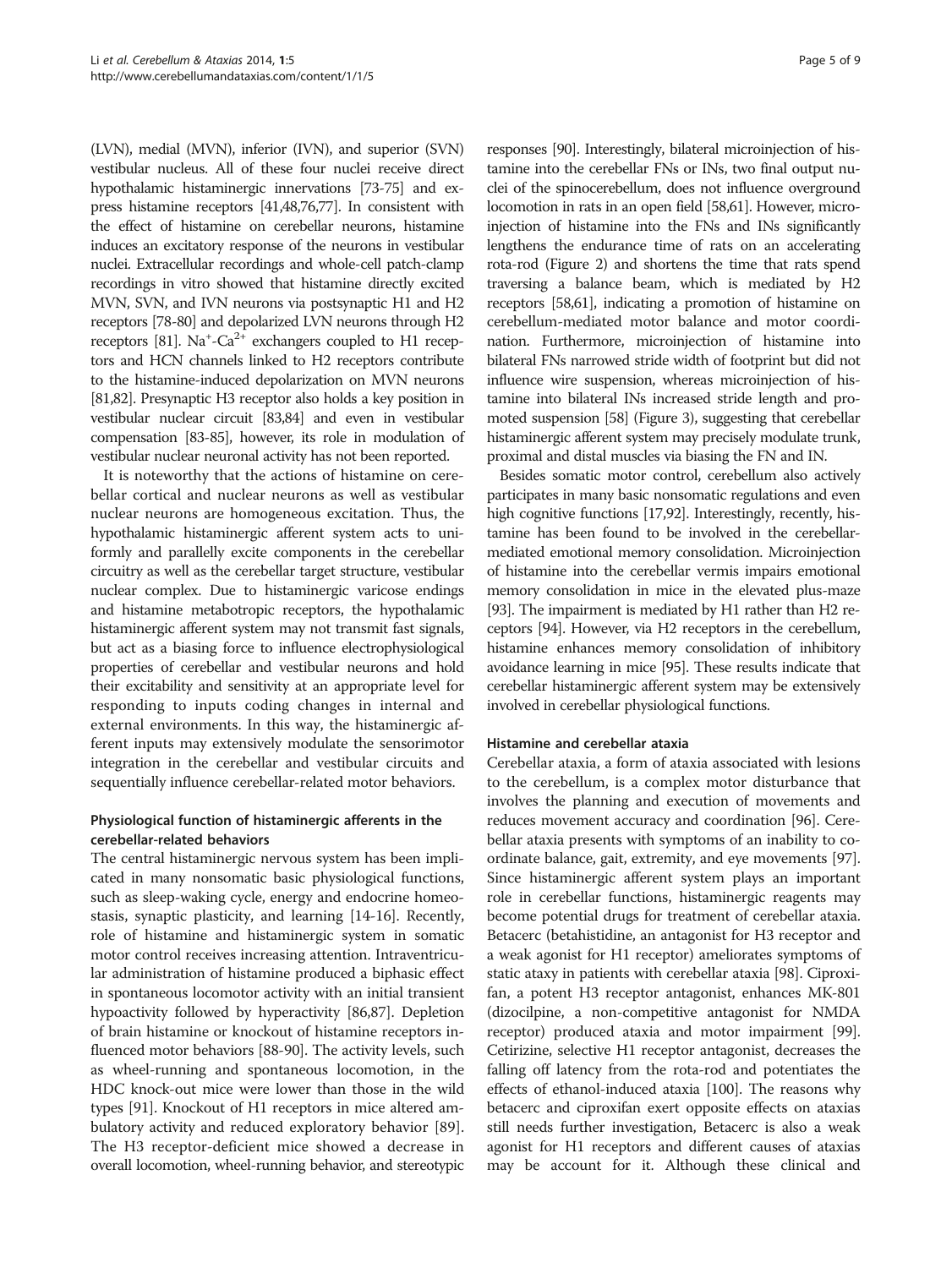<span id="page-5-0"></span>

experimental results are very preliminary, they provide a new insight and indicate a possibility of using histaminergic reagents to ameliorate symptoms of cerebellar ataxia.

# Conclusion

Histaminergic afferent system in the cerebellum, despite being a third type of cerebellar afferents, plays an important modulatory role in the cerebellar circuitry and actively participates in the cerebellar somatic motor and nonsomatic functions. Different from the serotoninergic and noradrenergic fibers originating from lower brainstem, histaminergic afferents in the cerebellum arise from the hypothalamus, a higher center for visceral and autonomic regulation. Thus, the hypothalamocerebellar histaminergic projections bridge

nonsomatic center, the hypothalamus, to somatic structure, the cerebellum. These connections and especially the histaminergic modulations may not only endow the cerebellar circuitry with an appropriate functional state, but also form a vital part of the somatic-nonsomatic integration, which is critical for generating an integrated and coordinated behavioral response to changes in internal and external environment.

Although clinical use of histaminergic reagents in the therapy for cerebellar ataxia is still in exploration, intensive studies on function and receptor and ionic mechanisms of the histaminergic modulation on cerebellar circuitry may provide a new target for clinical treatment of cerebellar ataxia.



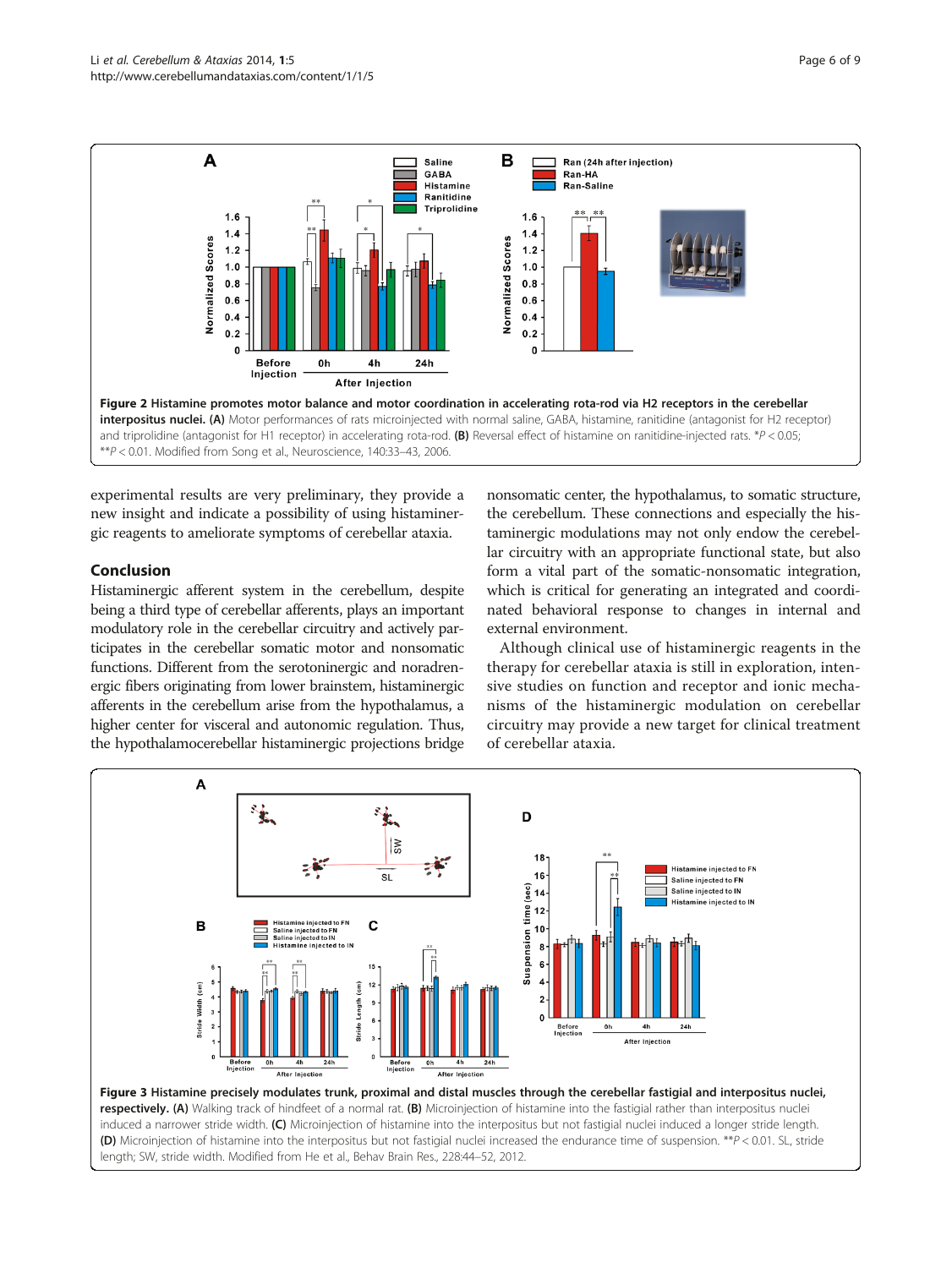#### <span id="page-6-0"></span>Competing interest

The authors declare that they have no competing interests.

#### Authors' contributions

BL drafted the manuscript and figures. JNZ designed the review, conceived the figures, and drafted the manuscript. JJW gave comments and suggestions based on the area reviewed and helped to draft the manuscript. JNZ and JJW developed conclusions. All authors read and approved the final manuscript.

#### Acknowledgement

Researches from our group were supported by grants 31070959, 31071021, 31171050, 31330033, and 91332124 from the National Natural Science Foundation of China; RFDP grant 20100091110016, SRFDP/RGC ERG Joint Research Scheme grant 20130091140003 and NCET Program from the State Educational Ministry of China; grant BK2011014 from the Natural Science Foundation of Jiangsu Province, China; and grant 2013 T60520 from China Postdoctoral Science Foundation.

#### Received: 18 January 2014 Accepted: 14 March 2014 Published: 16 June 2014

#### References

- Manto M, Gruol D, Schmahmann J, Koibuchi N, Rossi F: Handbook of the Cerebellum and Cerebellar Disorders. USA: Springer; 2012.
- 2. Ito M: Cerebellar circuitry as a neuronal machine. Prog Neurobiol 2006, 78:272–303.
- Ito M: The Cerebellum: Brain for an Implicit Self. USA: FT Press; 2012.
- 4. Ito M: The Modifiable Neuronal Network of the Cerebellum. Jpn J Physiol 1984, 34:781–792.
- 5. Bloedel JR: Cerebellar afferent systems: a review. Prog Neurobiol 1973, 2:3–68.
- 6. Ito M: Functional roles of neuropeptides in cerebellar circuits.
- Neuroscience 2009, 162:666–672. 7. Bishop GA, Ho RH: The distribution and origin of serotonin
- immunoreactivity in the rat cerebellum. Brain Res 1985, 331:195–207. 8. Olson L, Fuxe K: On the projections from the locus coeruleus noradrealine
- neurons: the cerebellar innervation. Brain Res 1971, 28:165–171. 9. Panula P, Takagi H, Inagaki N, Yamatodani A, Tohyama M, Wada H, Kotilainen E:
- Histamine-containing nerve-fibers innervate human cerebellum. Neurosci Lett 1993, 160:53–56. 10. Yu L, Zhang XY, Zhang J, Zhu JN, Wang JJ: Orexins excite neurons of the
- rat cerebellar nucleus interpositus via orexin 2 receptors in vitro. Cerebellum 2010, 9:88–95.
- 11. Cummings S, Sharp B, Elde R: Corticotropin-releasing factor in cerebellar afferent systems: a combined immunohistochemistry and retrograde transport study. J Neurosci 1988, 8:543-554.
- 12. Miyata M, Okada D, Hashimoto K, Kano M, Ito M: Corticotropin-releasing factor plays a permissive role in cerebellar long-term depression. Neuron 1999, 22:763–775.
- 13. Schweighofer N, Doya K, Kuroda S: Cerebellar aminergic neuromodulation: towards a functional understanding. Brain Res Rev 2004, 44:103–116.
- 14. Haas HL, Sergeeva OA, Selbach O: Histamine in the nervous system. Physiol Rev 2008, 88:1183–1241.
- 15. Brown RE, Stevens DR, Haas HL: The physiology of brain histamine. Prog Neurobiol 2001, 63:637–672.
- 16. Haas H, Panula P: The role of histamine and the tuberomamillary nucleus in the nervous system. Nat Rev Neurosci 2003, 4:121–130.
- 17. Zhu JN, Yung WH, Kwok-Chong Chow B, Chan YS, Wang JJ: The cerebellarhypothalamic circuits: potential pathways underlying cerebellar involvement in somatic-visceral integration. Brain Res Rev 2006, 52:93–106.
- 18. Dietrichs E: Cerebellar autonomic function: direct hypothalamocerebellar pathway. Science 1984, 223:591–593.
- 19. Haines DE, Dietrichs E, Mihailoff GA, McDonald EF: The cerebellar-hypothalamic axis: basic circuits and clinical observations. Int Rev Neurobiol 1997, 41:83–107.
- 20. Onat F, Cavdar S: Cerebellar connections: hypothalamus. Cerebellum 2003, 2:263–269.
- 21. Ericson H, Watanabe T, Kohler C: Morphological analysis of the tuberomammillary nucleus in the Rat-brain - delineation of subgroups with antibody against L-histidine decarboxylase as a marker. J Comp Neurol 1987, 263:1–24.
- 22. Haas HL, Reiner PB: Membrane properties of histaminergic tuberomammillary neurones of the rat hypothalamus in vitro. J Physiol 1988, 399:633–646.
- 23. Sakai K, Takahashi K, Anaclet C, Lin JS: Sleep-waking discharge of ventral tuberomammillary neurons in wild-type and histidine decarboxylase knock-out mice. Front Behav Neurosci 2010, 4:53.
- 24. Vanni-Mercier G, Gigout S, Debilly G, Lin JS: Waking selective neurons in the posterior hypothalamus and their response to histamine H3-receptor ligands: an electrophysiological study in freely moving cats. Behav Brain Res 2003, 144:227–241.
- 25. Inagaki N, Yamatodani A, Ando-Yamamoto M, Tohyama M, Watanabe T, Wada H: Organization of histaminergic fibers in the rat brain. J Comp Neurol 1988, 273:283–300.
- 26. Airaksinen MS, Panula P: The histaminergic system in the guinea pig central nervous system: an immunocytochemical mapping study using an antiserum against histamine. J Comp Neurol 1988, 273:163–186.
- 27. Airaksinen MS, Flugge G, Fuchs E, Panula P: Histaminergic system in the tree shrew brain. J Comp Neurol 1989, 286:289-310.
- 28. Watanabe T, Taguchi Y, Shiosaka S, Tanaka J, Kubota H, Terano Y, Tohyama M, Wada H: Distribution of the histaminergic neuron system in the central nervous system of rats; a fluorescent immunohistochemical analysis with histidine decarboxylase as a marker. Brain Res 1984, 295:13–25.
- 29. Panula P, Pirvola U, Auvinen S, Airaksinen MS: Histamine-immunoreactive nerve fibers in the rat brain. Neuroscience 1989, 28:585–610.
- 30. Takemura M, Kitanaka N, Kitanaka J: Signal transduction by histamine in the cerebellum and its modulation by N-methyltransferase. Cerebellum 2003, 2:39–43.
- 31. Connelly WM, Shenton FC, Lethbridge N, Leurs R, Waldvogel HJ, Faull RL, Lees G, Chazot PL: The histamine H4 receptor is functionally expressed on neurons in the mammalian CNS. Br J Pharmacol 2009, 157:55–63.
- 32. Strakhova MI, Nikkel AL, Manelli AM, Hsieh GC, Esbenshade TA, Brioni JD, Bitner RS: Localization of histamine H4 receptors in the central nervous system of human and rat. Brain Res 2009, 1250:41–48.
- 33. Lethbridge NL, Chazot PL: Immunological identification of the mouse H4 histamine receptor on spinal cord motor neurons using a novel anti-mouse H4R antibody. Inflamm Res 2010, 59(Suppl 2):S197–S198.
- 34. Horio Y, Mori Y, Higuchi I, Fujimoto K, Ito S, Fukui H: Molecular cloning of the guinea-pig histamine H1 receptor gene. J Biochem 1993, 114:408–414.
- 35. Traiffort E, Leurs R, Arrang JM, Tardivel-Lacombe J, Diaz J, Schwartz JC, Ruat M: Guinea pig histamine H1 receptor. I. Gene cloning, characterization, and tissue expression revealed by in situ hybridization. J Neurochem 1994, 62:507–518.
- 36. Palacios JM, Young WS, Kuhar MJ: Autoradiographic localization of histamine-H-1 receptors in brain using mepyramineh-3 - preliminary studies. Eur J Pharmacol 1979, 58:295-304.
- 37. Korner M, Bouthenet ML, Ganellin CR, Garbarg M, Gros C, Ife RJ, Sales N, Schwartz JC: [I-125] iodobolpyramine, a highly sensitive probe for histamine H1-receptors in Guinea-Pig brain. Eur J Pharmacol 1986, 120:151–160.
- 38. Rotter A, Frostholm A: Cerebellar histamine-H1 receptor distribution: an autoradiographic study of Purkinje cell degeneration, staggerer, weaver and reeler mutant mouse strains. Brain Res Bull 1986, 16:205–214.
- 39. Taylor JE, Yaksh TL, Richelson E: Histamine H1 receptors in the brain and spinal cord of the cat. Brain Res 1982, 243:391-394.
- 40. Hill SJ, Young JM: Histamine H1-receptors in the brain of the guinea-Pig and the Rat - differences in ligand-binding properties and regional distribution. Br J Pharmacol 1980, 68:687–696.
- 41. Vizuete ML, Traiffort E, Bouthenet ML, Ruat M, Souil E, Tardivel-Lacombe J, Schwartz JC: Detailed mapping of the histamine H2 receptor and its gene transcripts in guinea-pig brain. Neuroscience 1997, 80:321–343.
- 42. Karlstedt K, Senkas A, Ahman M, Panula P: Regional expression of the histamine H(2) receptor in adult and developing rat brain. Neuroscience 2001, 102:201–208.
- 43. Terao A, Steininger TL, Morairty SR, Kilduff TS: Age-related changes in histamine receptor mRNA levels in the mouse brain. Neurosci Lett 2004, 355:81–84.
- 44. Honrubia MA, Vilaro MT, Palacios JM, Mengod G: Distribution of the histamine H(2) receptor in monkey brain and its mRNA localization in monkey and human brain. Synapse 2000, 38:343–354.
- 45. Arrang JM, Garbarg M, Schwartz JC: Auto-inhibition of brain histamine release mediated by a novel class (H3) of histamine receptor. Nature 1983, 302:832–837.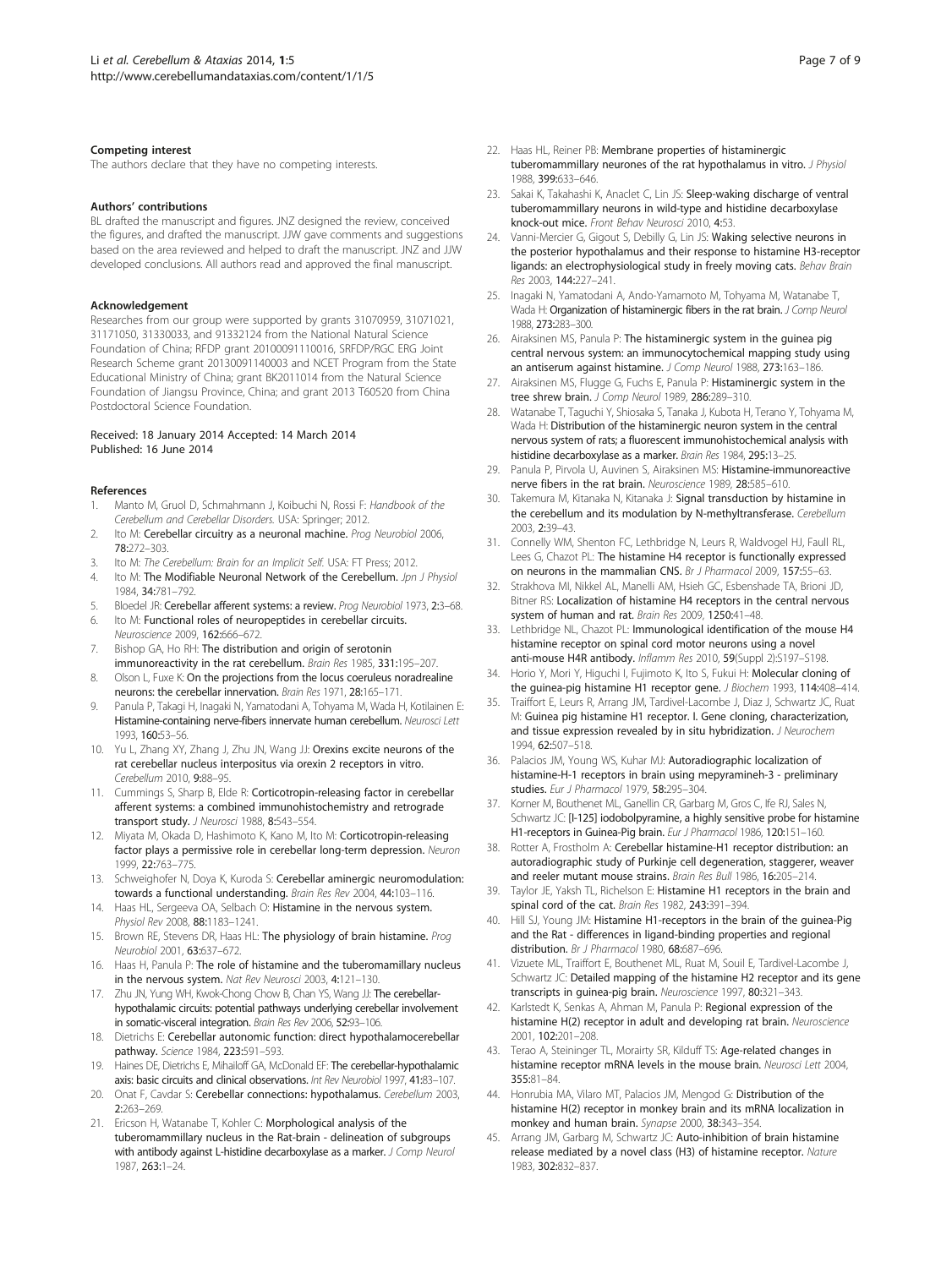- <span id="page-7-0"></span>46. Leurs R, Hoffmann M, Wieland K, Timmerman H: H3 receptor gene is cloned at last. Trends Pharmacol Sci 2000, 21:11–12.
- 47. Chazot PL, Hann V, Wilson C, Lees G, Thompson CL: Immunological identification of the mammalian H3 histamine receptor in the mouse brain. Neuroreport 2001, 12:259–262.
- 48. Pillot C, Heron A, Cochois V, Tardivel-Lacombe J, Ligneau X, Schwartz JC, Arrang JM: A detailed mapping of the histamine H(3) receptor and its gene transcripts in rat brain. Neuroscience 2002, 114:173-193.
- 49. Pollard H, Moreau J, Arrang JM, Schwartz JC: A detailed autoradiographic mapping of histamine H3 receptors in rat brain areas. Neuroscience 1993, 52:169–189.
- 50. Drutel G, Peitsaro N, Karlstedt K, Wieland K, Smit MJ, Timmerman H, Panula P, Leurs R: Identification of rat H3 receptor isoforms with different brain expression and signaling properties. Mol Pharmacol 2001, 59:1–8.
- 51. Tardivel-Lacombe J, Rouleau A, Heron A, Morisset S, Pillot C, Cochois V, Schwartz JC, Arrang JM: Cloning and cerebral expression of the guinea pig histamine H3 receptor: evidence for two isoforms. Neuroreport 2000, 11:755–759.
- 52. Plisson C, Gunn RN, Cunningham VJ, Bender D, Salinas CA, Medhurst AD, Roberts JC, Laruelle M, Gee AD: 11C-GSK189254: a selective radioligand for in vivo central nervous system imaging of histamine H3 receptors by PET. J Nucl Med 2009, 50:2064-2072.
- 53. Ashworth S, Rabiner EA, Gunn RN, Plisson C, Wilson AA, Comley RA, Lai RYK, Gee AD, Laruelle M, Cunningham VJ: Evaluation of C-11-GSK189254 as a Novel Radioligand for the H-3 Receptor in Humans Using PET. J Nucl Med 2010, 51:1021–1029.
- 54. Nguyen T, Shapiro DA, George SR, Setola V, Lee DK, Cheng R, Rauser L, Lee SP, Lynch KR, Roth BL, O'Dowd BF: Discovery of a novel member of the histamine receptor family. Mol Pharmacol 2001, 59:427–433.
- 55. Nakamura T, Itadani H, Hidaka Y, Ohta M, Tanaka K: Molecular cloning and characterization of a new human histamine receptor, HH4R. Biochem Biophys Res Commun 2000, 279:615–620.
- 56. Coge F, Guenin SP, Rique H, Boutin JA, Galizzi JP: Structure and expression of the human histamine H4-receptor gene. Biochem Biophys Res Commun 2001, 284:301–309.
- 57. Li WC, Tang XH, Li HZ, Wang JJ: Histamine excites rat cerebellar granule cells in vitro through H-1 and H-2 receptors. J Physiology Paris 1999, 93:239–244.
- 58. He YC, Wu GY, Li D, Tang B, Li B, Ding Y, Zhu JN, Wang JJ: Histamine promotes rat motor performances by activation of H(2) receptors in the cerebellar fastigial nucleus. Behav Brain Res 2012, 228:44–52.
- 59. Shen B, Li HZ, Wang JJ: Excitatory effects of histamine on cerebellar interpositus nuclear cells of rats through H-2 receptors in vitro. Brain Res 2002, 948:64–71.
- 60. Tang B, Zhang J, Yu L, Li HZ, Zhu JN, Wang JJ: Excitation of histamine on neuronal activity of cerebellar fastigial nucleus in rat. Inflamm Res 2008, 57:S41–S42.
- 61. Song YN, Li HZ, Zhu JN, Guo CL, Wang JJ: Histamine improves rat rota-rod and balance beam performances through H(2) receptors in the cerebellar interpositus nucleus. Neuroscience 2006, 140:33–43.
- 62. Qin YT, Ma SH, Zhuang QX, Qiu YH, Li B, Peng YP, Wang JJ: Histamine evokes excitatory response of neurons in the cerebellar dentate nucleus via H2 receptors. Neurosci Lett 2011, 502:133-137.
- 63. Tian L, Wen YQ, Li HZ, Zuo CC, Wang JJ: Histamine excites rat cerebellar Purkinje cells via H2 receptors in vitro. Neurosci Res 2000, 36:61–66.
- 64. Kirischuk S, Verkhratsky A: [Ca2+](i) recordings from neural cells in acutely isolated cerebellar slices employing differential loading of the membrane permeant form of the calcium indicator fura-2. Pflug Arch Eur J Phy 1996, 431:977–983.
- 65. Timm J, Marr I, Werthwein S, Elz S, Schunack W, Schlicker E: H2 receptor-mediated facilitation and H3 receptor-mediated inhibition of noradrenaline release in the guinea-pig brain. Naunyn Schmiedeberg's Arch Pharmacol 1998, 357:232–239.
- 66. Hosli E, Hosli L: Autoradiographic localization of binding sites for [3H] histamine and H1- and H2-antagonists on cultured neurones and glial cells. Neuroscience 1984, 13:863–870.
- 67. Mele T, Juric DM: Identification and pharmacological characterization of the histamine H3 receptor in cultured rat astrocytes. Eur J Pharmacol 2013, 720:198–204.
- 68. Kirischuk S, Tuschick S, Verkhratsky A, Kettenmann H: Calcium signalling in mouse Bergmann glial cells mediated by alpha1-adrenoreceptors and H1 histamine receptors. Eur J Neurosci 1996, 8:1198-1208.
- 69. Rodriguez J, Moran J, Blanco I, Patel AJ: Effect of histamine on the development of astroglial cells in culture. Neurochem Res 1989, 14:693–700.
- 70. Jung S, Pfeiffer F, Deitmer JW: Histamine-induced calcium entry in rat cerebellar astrocytes: evidence for capacitative and non-capacitative mechanisms. J Physiol 2000, 527(Pt 3):549–561.
- 71. Barmack NH: Central vestibular system: vestibular nuclei and posterior cerebellum. Brain Res Bull 2003, 60:511–541.
- 72. Straka H, Vibert N, Vidal PP, Moore LE, Dutia MB: Intrinsic membrane properties of vertebrate vestibular neurons: function, development and plasticity. Prog Neurobiol 2005, 76:349–392.
- 73. Schwartz JC, Arrang JM, Garbarg M, Pollard H, Ruat M: Histaminergic transmission in the mammalian brain. Physiol Rev 1991, 71:1-51.
- 74. Steinbusch HW: Distribution of histaminergic neurons and fibers in rat brain. Comparison with noradrenergic and serotonergic innervation of the vestibular system. Acta Otolaryngol Suppl 1991, 479:12-23.
- Tighilet B, Lacour M: Distribution of histaminergic axonal fibres in the vestibular nuclei of the cat. Neuroreport 1996, 7:873–878.
- 76. Zhou L, Zhou W, Zhang S, Liu B, Leng Y, Zhou R, Kong W: Changes in histamine receptors (H1, H2, and H3) expression in Rat medial vestibular nucleus and flocculus after unilateral labyrinthectomy: histamine receptors in vestibular compensation. PLoS One 2013, 8:e66684.
- 77. Palacios JM, Wamsley JK, Kuhar MJ: The distribution of histamine H1-receptors in the rat brain: an autoradiographic study. Neuroscience 1981, 6:15–37.
- 78. Peng SY, Zhuang QX, He YC, Zhu JN, Wang JJ: Histamine excites neurons of the inferior vestibular nucleus in rats by activation of H1 and H2 receptors. Neurosci Lett 2013, 541:87–92.
- 79. Zhuang QX, Wu YH, Wu GY, Zhu JN, Wang JJ: Histamine excites rat superior vestibular nuclear neurons via postsynaptic H1 and H2 receptors in vitro. Neuro Signals 2013, 21:174–183.
- 80. Wang JJ, Dutia MB: Effects of histamine and betahistine on rat medial vestibular nucleus neurones: possible mechanism of action of anti-histaminergic drugs in vertigo and motion sickness. Exp Brain Res 1995, 105:18–24.
- 81. Zhang J, Han XH, Li HZ, Zhu JN, Wang JJ: Histamine excites rat lateral vestibular nuclear neurons through activation of post-synaptic H2 receptors. Neurosci Lett 2008, 448:15–19.
- 82. Zhang XY, Yu L, Zhuang QX, Peng SY, Zhu JN, Wang JJ: Postsynaptic mechanisms underlying the excitatory action of histamine on medial vestibular nucleus neurons in rats. Br J Pharmacol 2013, 170:156-169.
- 83. Bergquist F, Dutia MB: Central histaminergic modulation of vestibular function - a review. Sheng Li Xue Bao 2006, 58:293–304.
- 84. Bergquist F, Ruthven A, Ludwig M, Dutia MB: Histaminergic and glycinergic modulation of GABA release in the vestibular nuclei of normal and labyrinthectomised rats. J Physiol 2006, 577:857–868.
- 85. Tighilet B, Trottier S, Mourre C, Lacour M: Changes in the histaminergic system during vestibular compensation in the cat. J Physiol 2006, 573:723–739.
- Bristow LJ, Bennett GW: Biphasic effects of intra-accumbens histamine administration on spontaneous motor-activity in the Rat - a role for central histamine-receptors. Br J Pharmacol 1988, 95:1292-1302.
- 87. Chiavegatto S, Nasello AG, Bernardi MM: Histamine and spontaneous motor activity: biphasic changes, receptors involved and participation of the striatal dopamine system. Life Sci 1998, 62:1875-1888
- 88. Onodera K, Yamatodani A, Watanabe T, Wada H: Neuropharmacology of the histaminergic neuron system in the brain and its relationship with behavioral-disorders. Prog Neurobiol 1994, 42:685–702.
- Inoue I, Yanai K, Kitamura D, Taniuchi I, Kobayashi T, Niimura K, Watanabe T, Watanabe T: Impaired locomotor activity and exploratory behavior in mice lacking histamine H-1 receptors. Proc Natl Acad Sci U S A 1996, 93:13316–13320.
- 90. Toyota H, Dugovic C, Koehl M, Laposky AD, Weber C, Ngo K, Wu Y, Lee DH, Yanai K, Sakurai E, Watanabe T, Liu C, Chen J, Barbier AJ, Turek FW, Fung-Leung WP, Lovenberg TW: Behavioral characterization of mice lacking histamine H(3) receptors. Mol Pharmacol 2002, 62:389–397.
- 91. Abe H, Honma S, Ohtsu H, Honma K: Circadian rhythms in behavior and clock gene expressions in the brain of mice lacking histidine decarboxylase. Brain Res Mol Brain Res 2004, 124:178–187.